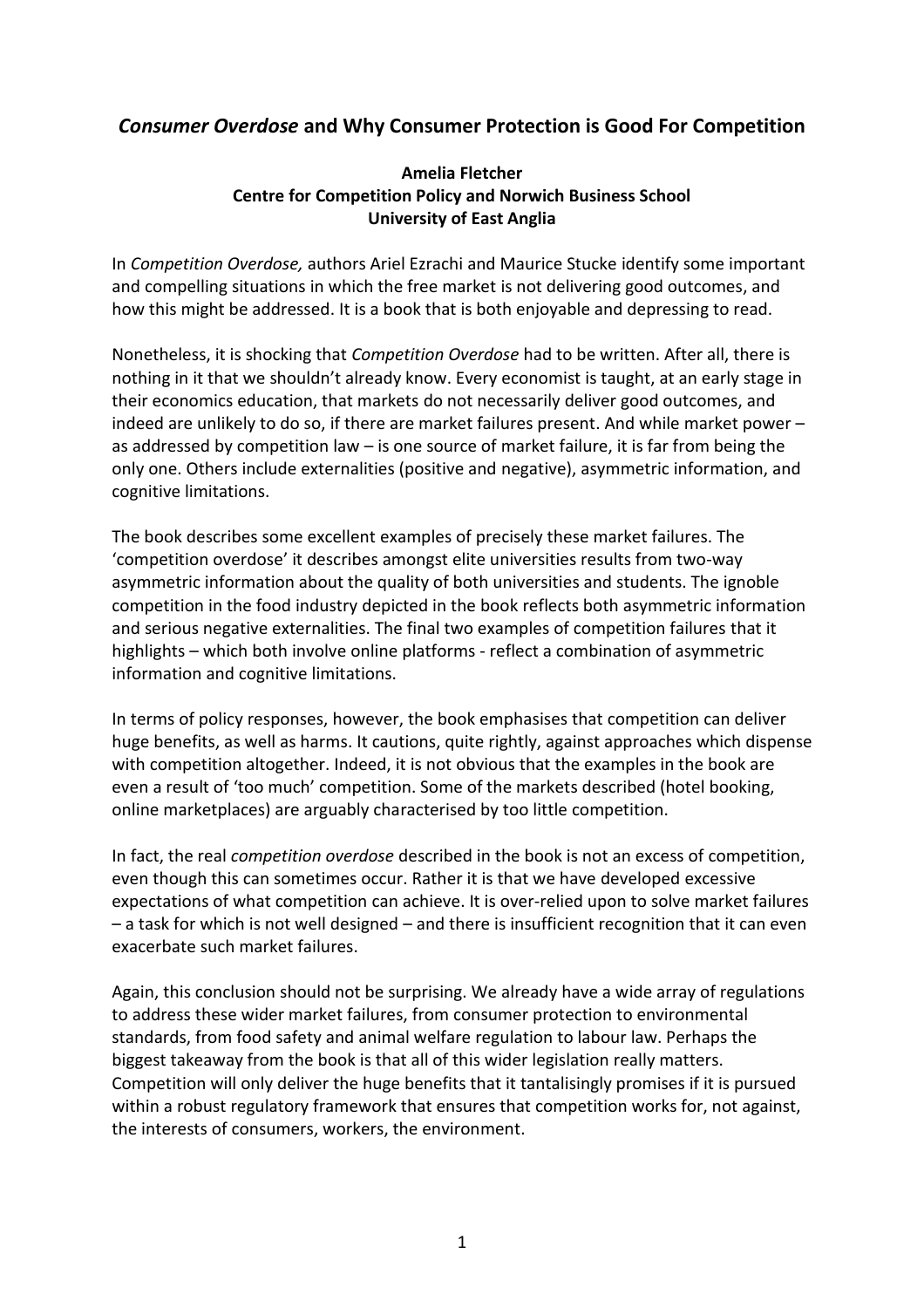In this short article, I focus on one particular aspect of this wider regulatory environment, consumer protection. *Competition Overdose* spotlights the importance of consumer protection for ensuring that competition delivers good outcomes, and I discuss and confirm this. However, I also make an additional and important point, not covered in the book: consumer protection is good for competition itself.

#### **The critical role of consumer protection in enabling 'noble' competition**

The importance of consumer protection in market-based economies is well established and has been increasingly formalised through legislation. President John F. Kennedy first introduced the US Consumer Bill of Rights in 1962, and the United Nations first adopted Guidelines for Consumer Protection in 1985. Across many jurisdictions, consumers are now protected by law from unsafe products, fraud, deceptive advertising and a variety of other unfair business practices.

Yet consumer protection regulation is often seen as weaker, and of lower priority, than competition law. Outside of financial services, the enforcement of consumer protection regulation frequently receives fewer resources than competition law enforcement, and the sanctions for breach are weaker.

Some justify this imbalance on the basis of a serious misconception; that if we can ensure effective competition, then this will itself protect consumers. This is simply not true, as is shown clearly in *Competition Overdose.* While competition can sometimes help protect consumers, it certainly cannot be relied upon to do so.

This crucial finding is supported by a whole host of academic research. There is simply too great an imbalance of bargaining power and too great an asymmetry of information between firms and consumers, for naked competition to be expected to deliver good outcomes. The position is exacerbated by consumers' cognitive limitations, and the potential for firms to manipulate consumer decision-making through the way in which they present choices (known as 'choice architecture').

A serious re-evaluation of the importance of consumer protection is therefore overdue. In particular, it deserves far greater recognition for its critical role in enabling effective competition that actually delivers good consumer outcomes.

### *Consumer protection and competitive markets: A brief introduction*

At one level, whenever firms know substantially more about their products than do consumers, it is entirely obvious that consumer protection may be required to ensure good market outcomes. If firms are able to engage in naked fraud – selling stakes in investments that don't exist, or selling 'snake oil' as a health cure – then many will eagerly do so. If enough consumers are conned, it will be a profitable strategy.

Of course, some consumers might be smart and realise that these products are worthless. However, unless they can clearly identify which sellers are honest and which are fraudsters, their best response will simply be to stay out of the market and avoid purchasing. The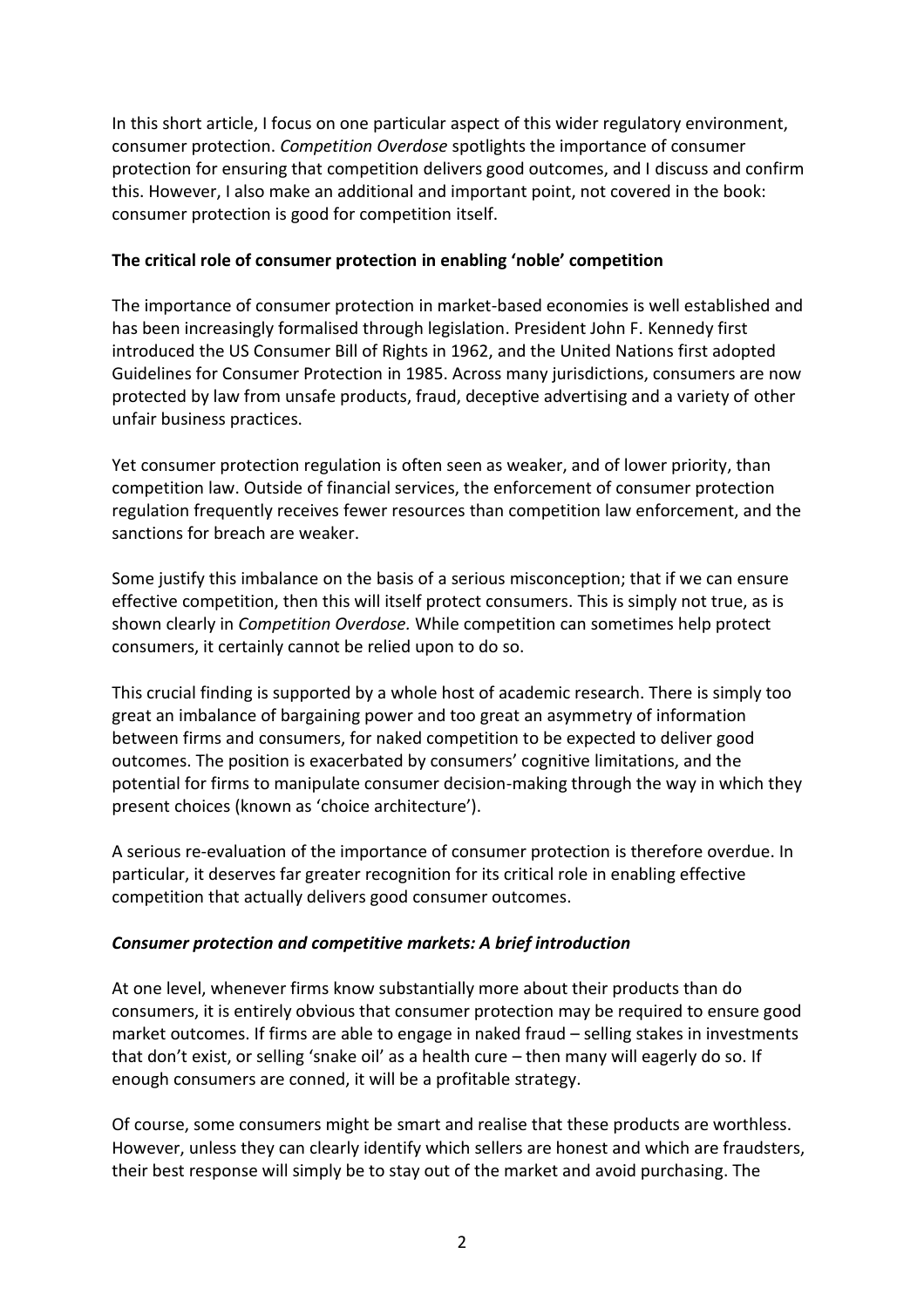incentives of traders to remain honest in such a market will be weak, and there is a serious risk that only the fraudsters will survive. None of this is good.

It is well understood that consumer protection can solve this problem and restore more 'noble' competitive incentives, by requiring that sellers provide what they promise. This ensures a level playing field on which firms cannot gain market advantage by offering consumers a bad deal.

However, consumer protection also has a more subtle and sophisticated role to play, even in the absence of all-out fraud. Markets deliver good consumer outcomes most effectively if the "demand side" of the market works well. This involves consumers, to the greatest extent possible, making well-informed active choices to buy the products that best suit their needs. This in turn requires them to *attend* to (or engage with) the market in question in the first place, *access* relevant information about the available products, *assess* that information, and finally *act* on that information. These four 'As' underpin effective consumer decision-making and are critical for competition delivering good outcomes. 1

In practice, however, real consumers struggle with all of these elements. They have limited information and a limited ability to process information. They face search and switching costs. They have cognitive limitations and exhibit behavioural biases. They make decisions on the basis of imperfect information. Their ranking of options may not be either coherent or consistent. They may fail to select their preferred option, either by mistake or due to misdirection by the seller. In addition, evidence on consumer inertia suggests that consumers procrastinate, whether due to time-inconsistent preferences, overoptimism regarding future action, or underestimation of future switching costs. They may simply lack self-control or forget to complete the process of finding better suppliers.

Importantly, it can also be both rational and efficient for consumers to choose not to fully engage or inform themselves. If a consumer were always to scrutinize all the terms and conditions of the services they signed up for, they would have little time to do anything else; they instead tend to "click to accept," without giving this "small print" any serious scrutiny.<sup>2</sup>

However, these various factors, which limit the effectiveness with which consumers *attend* to, *access*, *assess*, and *act* on relevant information have a variety of important implications for competition.

#### *Consumer protection as a limit on distorted competition*

First, even if firms are not acting strategically to confuse or deceive consumers, their competitive incentives will naturally be influenced by how consumers respond to their offerings. Even "competitive" and "non-deceptive" markets can generate poor consumer outcomes if consumers do not move towards the market options that provide lower prices,

<sup>1</sup> Amelia Fletcher, *Disclosure as a tool for enhancing consumer engagement and competition*, 5(2) BEHAVIOURAL PUB. POLICY 252 (2021).

<sup>2</sup> See Yannis Bakos, et al., *Does Anyone Read the Fine Print? Consumer Attention to Standard-Form Contracts*, 43(1) J. LEGAL STUD. 1 (2014).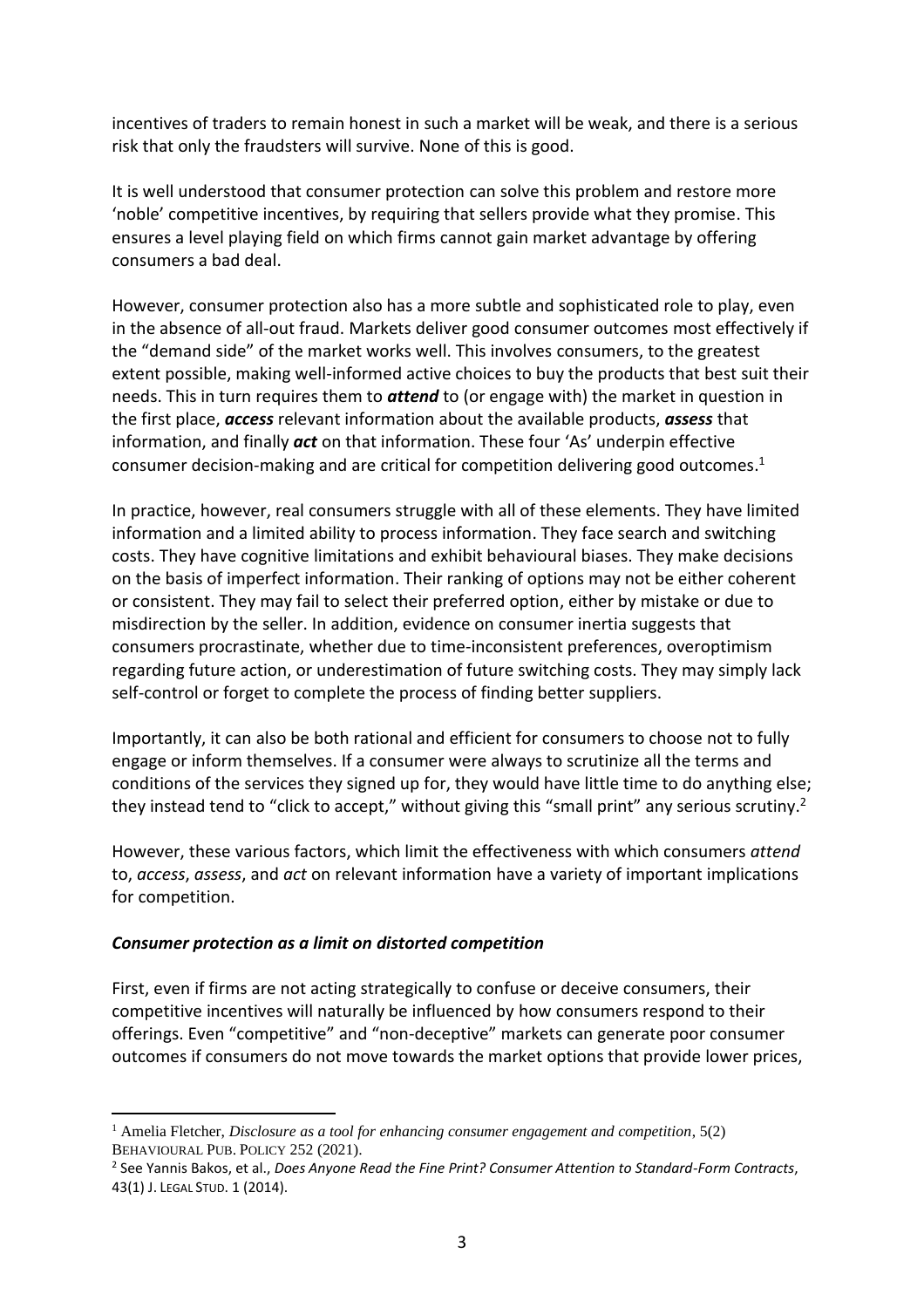higher quality, or less exploitation, not least because firms will not then be incentivised to offer these better options.

Critically, competition can also occur on the "wrong" dimensions. If consumers ignore an aspect of the product or its price, competitive firms will be incentivised to compete aggressively on the salient elements, which consumers focus on, and to exploit consumers on any neglected dimension.<sup>3</sup> So if consumers focus overly on food prices, and give insufficient attention to food standards, competition will lead suppliers to cut corners on the latter. Similarly, if consumers mis-predict their own future actions — such as being overoptimistic regarding their ability to pay off loans — firms will compete hard on the element that consumers are focused on (easy access to loans, low upfront fees), and exploit the elements where they benefit from consumers' mispredictions of their own behaviour (interest rates, late payment charges). 4

Unregulated profit-maximizing firms in such settings—knowingly or unknowingly—exploit naïve consumer misperceptions and this can lead to undesirable consequences. 5

Consumer protection regulation can usefully protect against such unsafe or unfair outcomes. A consumer who purchases food in a supermarket should not be expected to carefully check whether the available food is toxic; they should be able to trust in food safety regulations to protect them from the worst eventualities. When consumers are protected in this way from "hidden nasties," they can more safely focus their scarce attention on the salient aspects of the product, and this is likely to result in better choices and more desirable market outcomes.

### *Consumer protection as a facilitator of 'noble' competition*

Alongside the need for a protective regulatory framework, *Competition Overdose* also argues that competition will deliver better outcomes if market actors take a more ethical approach to the firm's activities. The book focuses on consumers, but this could equally involve a firm's workers or its investors.

Clearly this is happening to some extent. The actors in markets are individuals and do behave according to their own ethical frameworks. Increasingly workers, investors and consumers are all having some impact on the ethical behaviour of firms, from moves towards ethical sourcing in response to consumer pressure, to investors forcing firms to take ESG (environmental, social and governance) issues more seriously, to Google

<sup>3</sup> For example, Xavier Gabaix & David Laibson, *Shrouded Attributes, Consumer Myopi , and Information Suppression in Competitive Markets*, 121(2) ECON. J.Q. 505 (2006).

<sup>4</sup> For example, Sule Alan, et al., *Unshrouding: Evidence from Bank Overdrafts in Turkey*, 73(2) J. FIN. 481 (2018); Stefano DellaVigna & Ulrike Malmendier, *Paying Not to Go to the Gym*, 96(3) AM. ECON. REV. 694 (2006)

<sup>5</sup> See Mark Armstrong & John Vickers, *Consumer Protection and Contingent Charges*, 50(2) J. ECON. LIT. 477 (2012); PAUL HEIDHUES & BOTOND KÖSZEGI, HANDBOOK OF BEHAVIOR ECONOMICS – BEHAVIORAL

INDUSTRIAL ORGANIZATION 517 (2018); Paul Heidhues, et al., *Inferior Products and Profitable Deception*, 84 REV. ECON. STUD. 323 (2017); Paul Heidhues and Botond Közsegi., *Naïveté-Based Discrimination*, 132(2) ECON. J.Q. 1019 (2016).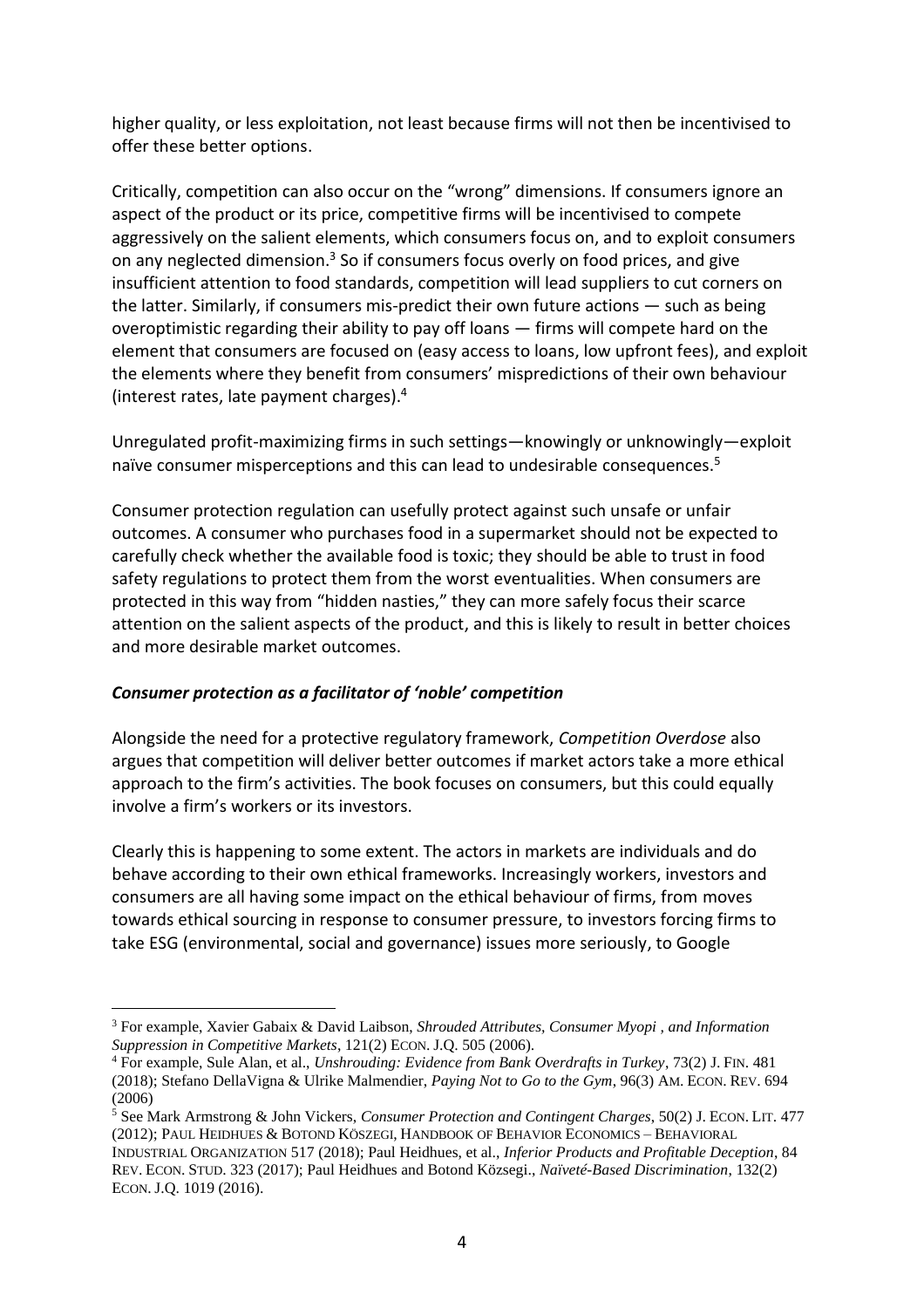apparently terminating plans for a controversial censored search engine in China following employee pressure<sup>6</sup>.

These ethical forces can be powerful. However, this approach may itself require facilitative consumer protection regulation. For example, consumers and investors can only be confident in choosing green companies if they can be assured that their claimed green credentials are valid. Hence, there are strong moves in both financial services and general consumer markets towards addressing 'greenwashing' concerns.

## *Consumer protection as a tool for enhancing competition*

Third, if consumers are not making effective choices across products, competition itself can be harmed. This can occur for a variety of reasons.

# *(i) Enhanced incumbency advantage and reduced innovation*

If consumers feel that they are unable to trust the market, then they may well lack the confidence to try new products or suppliers. They will be more inclined to buy from established incumbent sellers who may be no better than entrants, but who have earned consumer trust by selling in previous periods. This can clearly increase the incumbency advantage – and consequently the market power – of such suppliers, while creating a barrier to entry and expansion for smaller rivals. Likewise, consumers in this situation may be uninclined to try innovative new products, which will in turn reduce incentives for firms to invest in innovation.

Competition and innovation can both be improved by consumer protection law that allows consumers to choose safely between products, including from less well-established sellers, secure in the knowledge that a mistaken choice will not have significant adverse consequences.<sup>7</sup>

# *(ii) Strategic dampening of competition*

Given the critical importance of the demand side for competitive outcomes, it is perhaps unsurprising that firms may have a strategic incentive to impede informed consumer decision making with a view to dampening competition. Rather than seeking to gain customers through offering good value for money, firms may instead choose to shroud their poor value for money by acting strategically to make product comparison hard and generate consumer confusion.

The inability of consumers to compare products can be a source of profits and oligopoly power, even when there are several suppliers.<sup>8</sup> Moreover, when markets become more

<sup>&</sup>lt;sup>6</sup> See Ryan Gallagher, *Google's Secret China Project "Effectively Ended" After Internal Confrontation*, THE INTERCEPT, 17 December 2018, [https://theintercept.com/2018/12/17/google-china-censored-search-engine-2/.](https://theintercept.com/2018/12/17/google-china-censored-search-engine-2/) <sup>7</sup> Paul Heidhues, et al., *Browsing versus Studying: A Pro-market Case for Regulation*, 88(2) REV. ECON. STUD. 708 (2021).

<sup>8</sup> See Tibor Scitovsky, *Ignorance as a source of monopoly power*, 40(2) AM. ECON. REV. 48 (1950); Peter Diamond, *A model of price adjustment*, 3(2) J. ECON. THEORY 156 (1971).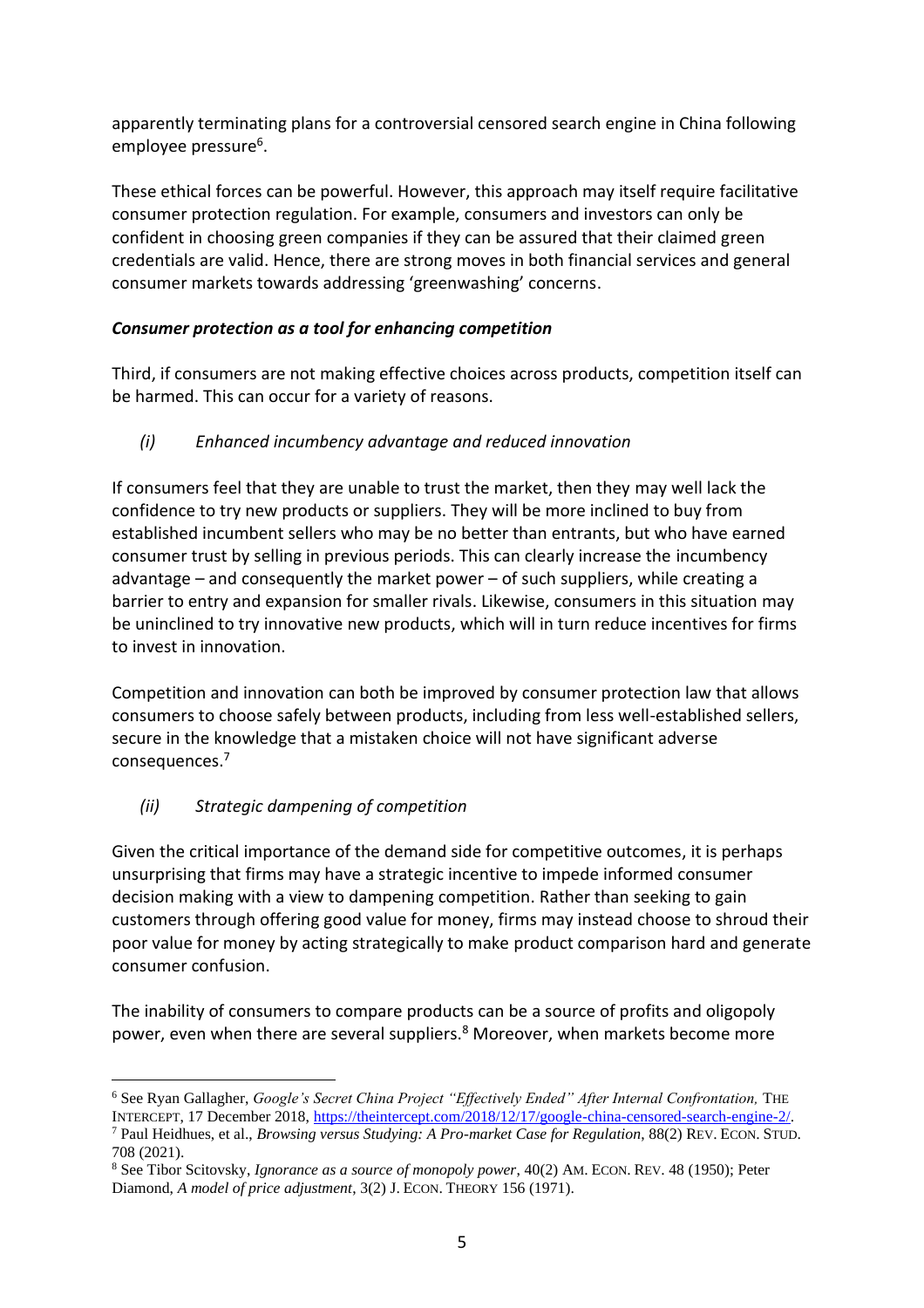competitive, firms can have increased incentives (unilateral or shared) to make product comparisons more difficult, or otherwise obfuscate, in order to avoid the resulting downward pressure on profit margins.<sup>9</sup> Likewise, if an established firm is able to deter its consumers from shopping around – for example through obfuscation or measures to decrease consumer engagement and increase inertia – it will achieve increased market power and incumbency advantage; it becomes less likely to lose its customers to rivals even if the latter offer a theoretically more attractive deal.

In this situation, consumer protection regulation that makes it harder to obfuscate or inhibit engagement can directly reduce market power and enhance competition, to the benefit of consumers.

## *(iii) Strategic leverage*

Where a firm has an existing customer relationship, it has a natural advantage in selling additional products to that customer. However, it may also be able to unfairly exploit its advantageous position through selling additional products on a misleading basis.

For example, consumers can exhibit strong "default bias", especially where they trust the source of the default option.<sup>10</sup> If an additional product or service is offered as a default choice, for example through a pre-ticked box online, this can nudge consumers towards making purchases without shopping around for the best deal (or even making purchases that are entirely unsuitable or unnecessary). This in turn limits the ability of alternative providers of these products to gain customers, even if they offer far better value for money or are more suitable. For this reason, in the EU, online sellers are now prohibited from selling additional products or services through pre-ticked boxes.

Similarly, the UK Advertising Standards Authority (ASA) recently upheld a complaint against Amazon in relation to its advertising of its Amazon Prime service, which is complementary to its core online shopping service.<sup>11</sup> The complaint concerned a particular choice screen which included two buttons appeared to present different options as regards Amazon Prime. In fact, both buttons led to customers agreeing to sign up. The only route to not signing up was to click on a link that was far less salient than the two buttons. The ASA considered that this framing was likely to mislead consumers into taking Prime. In doing so, Amazon was effectively leveraging its core market position into this additional service.

Consumer protection, by limiting the ability of sellers to market exploitatively to their existing customers, can clearly play a valuable role in limiting such unfair strategic leverage, and so fostering more effective competition.

<sup>9</sup> See Ran Spiegler, *Competition over agents with boundedly rational expectations*, 1(2) THEORETICAL ECON. 207 (2006); Bruce Carlin, *Strategic price complexity in retail financial markets*, 91(3) J. FIN. ECON. 278 (2009); Ioana Chioveanu & Jidong Zhou, *Price competition with consumer confusion*, 59(11) MGMT. SCI. 2450 (2013). <sup>10</sup> See Jon Jachimowicz et al, *When and why defaults influence decisions: A meta-analysis of default effects,* 3(2) BEHAVIOURAL PUB. POLICY 159 (2019).

<sup>11</sup> *See* Advertising Standards Authority Oct. 30, 2019 G19-1021643, *ASA Ruling on Amazon Europe Core Sarl* (UK), [https://www.asa.org.uk/rulings/amazon-europe-core-sarl-G19-1021643.html.](https://www.asa.org.uk/rulings/amazon-europe-core-sarl-G19-1021643.html)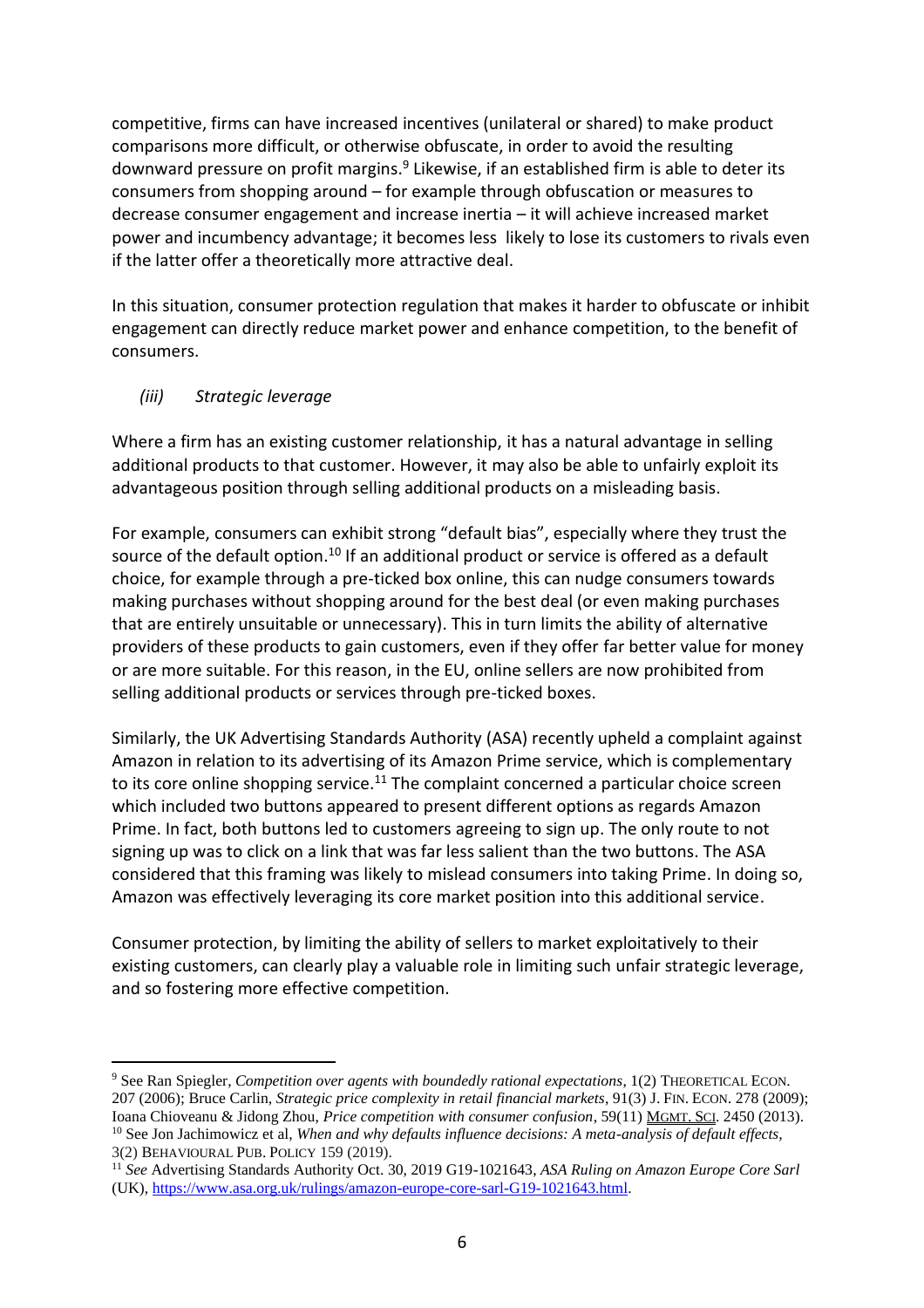## *(iv) Strategic enhancement of "bottleneck" market power*

Finally, in the context of multi-sided platforms, consumer protection regulation can have an unexpected additional benefit for competition. Such platforms can exhibit "bottleneck" market power in relation to one side of the market – typically third party sellers or advertisers – if they provide a critical route to consumers on the other side of the market. This in turn is most likely to occur when consumers "single home" or do not shop around.

This of course provides an additional incentive for platforms to act strategically to limit consumers' ability to "multi-home" or shop around. While consumers may not suffer directly from such action, the additional market power that platforms gain in their dealings with third party sellers will in the end harm consumers through driving up the costs faced by these sellers. Consumer protection regulation, which is inherently intended to foster consumers' ability to shop around, can be invaluable in ameliorating this problem.

In addition, platforms may be able to enhance their "bottleneck" position further by obfuscating on their own platform. For example, the UK Competition and Markets Authority has taken action against hotel online booking sites for failing to make clear that the hotel rankings they provide, ostensibly to reflect the consumers' best interests, are in fact influenced by commercial factors, such that hotels are effectively able to buy higher rankings. This blurring of the boundary between organic search rankings and paid for advertising not only left consumers at risk of making poor choices but also conferred greater "bottleneck" power on the platforms – they could charge hotels a lot to improve their position in these misleading rankings. Again, consumer protection regulation, by ensuring that consumers are not misled in this way, should help to reduce market power and enhance fair competition.

### **Conclusion**

Effective consumer protection can therefore be seen as a key component of effective competition policy.

This does not, of course, mean that consumer protection law is always beneficial. Mandating disclosure of relevant information will not improve consumer choice if consumers simply ignore it, and it could even harm consumer decision making if consumers feel overloaded. Likewise, simplified disclosure can be distortionary if the simplification is illsuited to the choice being made. For example, the use of APRs can lead to worse choices regarding short-term credit options (Bertrand and Morse (2011)).<sup>12</sup> Consumer protection law can also create detriment if, in protecting the naïve, it inhibits firms from offering products which more sophisticated consumers would both understand and value.

However, the fact that certain protections can have some negative consequences does not undermine the general need for, and benefits of, consumer protection law. Rather, the

<sup>12</sup> For example, Marianne Bertrand & Adair Morse, *Information Disclosure, Cognitive Biases and Payday Borrowing*, 66(6) J. FIN. 1865 (2011); Fabián Duarte & Justine Hastings, *Fettered Consumers and Sophisticated Firms: Evidence from Mexico's Privatized Social Security Market*, (Nat'l Bureau of Econ. Rsch., Working Paper No. 18582, 2012).